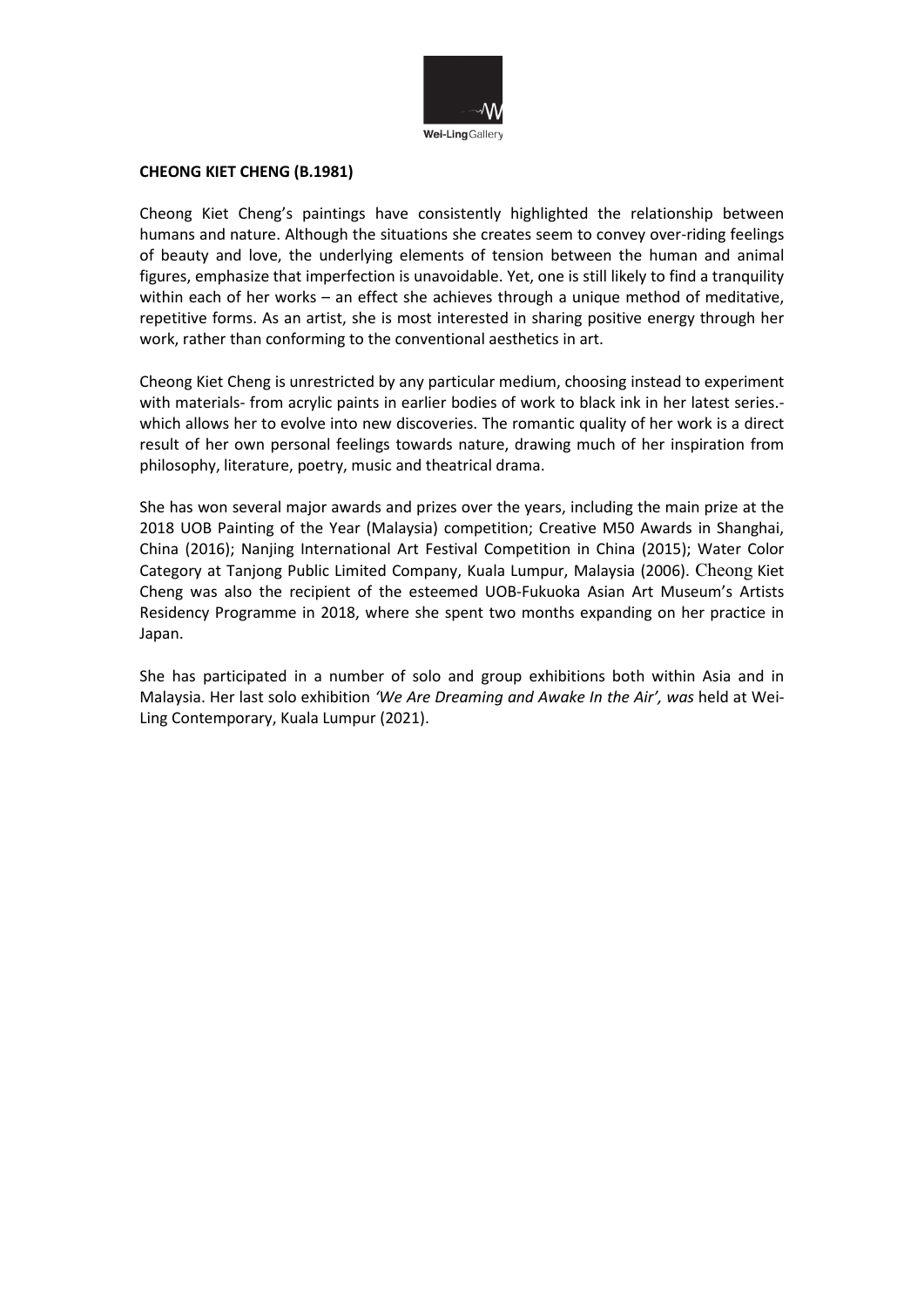

# **CHEONG KIET CHENG (B.1981)**

#### **EDUCATION**

| 2006 | Diploma in Fine Art, Dasein Academy of Art, Kuala Lumpur, Malaysia        |
|------|---------------------------------------------------------------------------|
| 2002 | Certificate in Journalism, Hang Xing Academy of Journalism, Kuala Lumpur, |
|      | Malaysia                                                                  |
|      | Certificate in Basic Photography Course, PCP Art of Photography, Kuala    |
|      | Lumpur, Malaysia                                                          |
| 2003 | Certificate in Drama Acting Course (Pin Stage)                            |

## **SOLO EXHIBITIONS**

| 2021 | We Are Dreaming and Awake In the Air, Wei-Ling Contemporary, Kuala<br>Lumpur, Malaysia                              |
|------|---------------------------------------------------------------------------------------------------------------------|
| 2019 | Dust and the Silence in the Sun, Wei-Ling Contemporary, Kuala Lumpur,<br>Malaysia                                   |
| 2019 | Life as a Stream of River, Fukuoka Asian Art Museum, Fukuoka, Japan                                                 |
| 2017 | Between Two Hills - The Chorus of Life, Wei-Ling Gallery, Kuala Lumpur,<br>Malaysia                                 |
| 2015 | Sing to the land of my heart, Wei-Ling Gallery, Kuala Lumpur, Malaysia                                              |
| 2013 | Jojo in the Wonderland, MAP - White Box, Kuala Lumpur, Malaysia<br>With Two Solo, Paradise of Gods by Hoo Kiew Hang |

### **SELECTED GROUP EXHIBITIONS**

| 2022 | WLG IGNITE, Wei-Ling Contemporary, Kuala Lumpur, Malaysia                   |
|------|-----------------------------------------------------------------------------|
|      | Art Expo Malaysia 2022, GMBB, Kuala Lumpur, Malaysia                        |
| 2021 | 100 Pieces: Art for All, Wei-Ling Contemporary, Kuala Lumpur, Malaysia      |
| 2019 | 18@8 Turning Points, Wei-Ling Contemporary, Kuala Lumpur, Malaysia          |
|      | Art Jakarta 2019, Jakarta Convention Center (JCC) Senayan, Jakarta,         |
|      | Indonesia                                                                   |
| 2019 | Singapore 2019 Art Event, Gillman Barracks                                  |
| 2018 | Art Jakarta, The Ritz-Carlton Jakarta, Pacific Place, Indonesia             |
|      | Art Stage Singapore 2018, Marina Bay Sands, Singapore                       |
| 2017 | Through Rose-Tinted Glasses, Wei-Ling Contemporary, Kuala Lumpur,           |
|      | Malaysia                                                                    |
|      | The 101 Women Show, National Art Gallery, Kuala Lumpur, Malaysia            |
|      | Group Show Art Expo Matrade, A2 Gallery, Kuala Lumpur, Malaysia             |
| 2016 | Shanghai M50 Emerging Artist Exhibition 2016, Shanghai, China               |
|      | Malaysia Art Expo 2016, Matrade, Kuala Lumpur, Malaysia                     |
|      | Intellectual, 3rd Nanjing International Art Festival, Baijia Lake Museum,   |
|      | Nanjing, China                                                              |
| 2015 | Nanjing International Art Festival 2015, China                              |
| 2013 | Young and New Part IV, HOM Gallery, Kuala Lumpur, Malaysia                  |
|      | Malaysian Philippines Contemporary Art Exhibition, Mutiara Gallery, Penang, |
|      | Malaysia                                                                    |
|      | Measuring love, Wei-Ling Contemporary, Kuala Lumpur, Malaysia               |
| 2011 | VAA - Visual Art Award, Starhill Gallery, Kuala Lumpur, Malaysia            |
| 2010 | 'Self Conflict, Social Cohesion', Malaysia Tourism Centre (MaTiC), Kuala    |
|      | Lumpur, Malaysia                                                            |